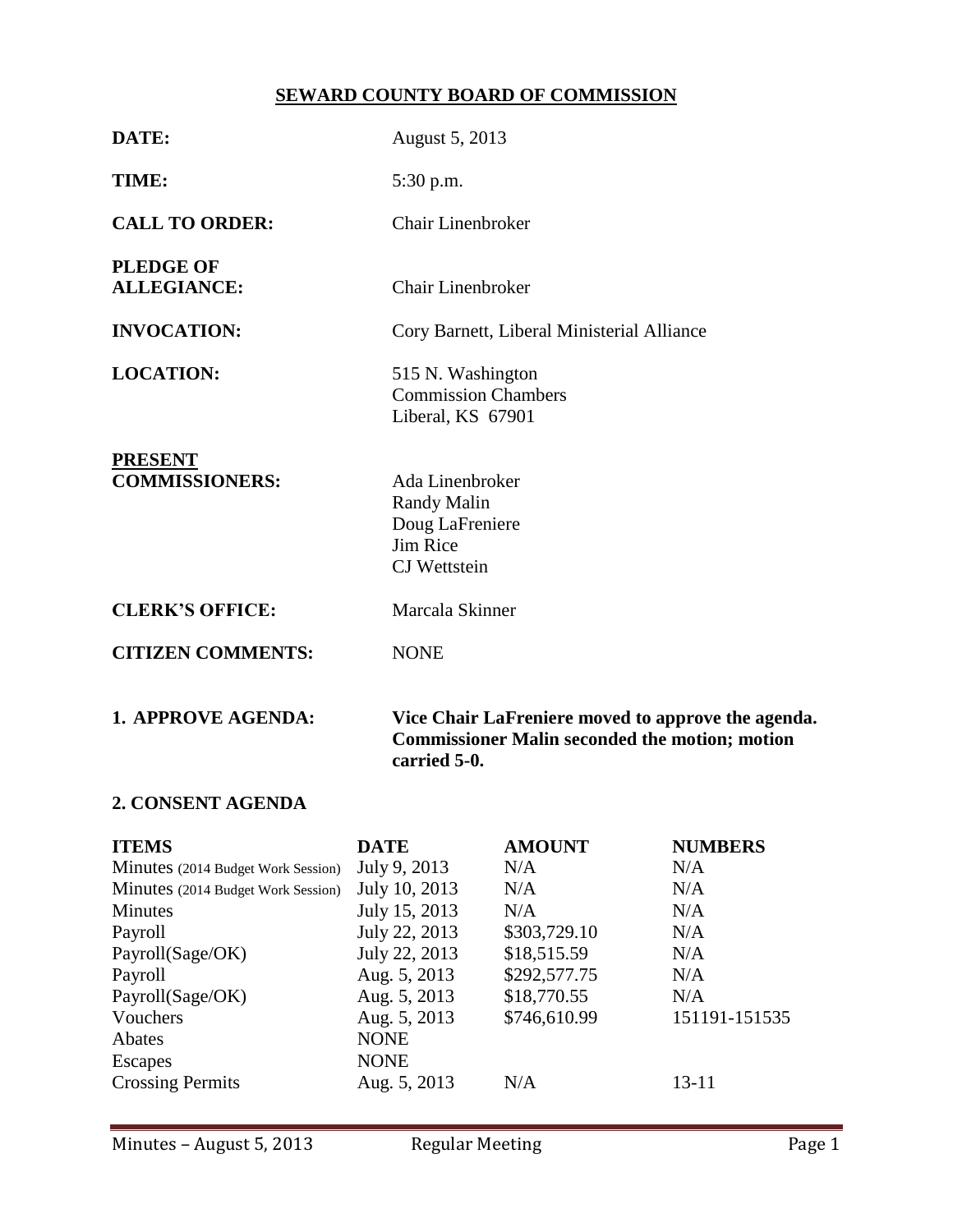**REQUISITIONS** NONE

**Commissioner Malin moved to approve the Consent Agenda. Vice Chair LaFreniere seconded the motion; motion carried 5-0.**

#### **3. NEW EMPLOYEES** NONE

## **4. 2014 BUDGET-PUBLIC HEARING**

| Chairman:              | Do I have a motion to open the public hearing?                                                                                                                                                                                                 |  |
|------------------------|------------------------------------------------------------------------------------------------------------------------------------------------------------------------------------------------------------------------------------------------|--|
| <b>Commissioners:</b>  | <b>Commissioner Rice moved to go into a public hearing</b><br>regarding the proposed 2014 Seward County budget.<br><b>Commissioner Malin seconded the motion; motion</b><br>carried 5-0.                                                       |  |
| <b>Chairman:</b>       | Are there any comments from the public? There were no<br>comments from the public                                                                                                                                                              |  |
| <b>Chairman:</b>       | Are there any comments from the commissioners?                                                                                                                                                                                                 |  |
|                        | Commissioner Wettstein would like to make sure that<br>money is appropriated for the Good Kid Program.                                                                                                                                         |  |
| <b>Chairman:</b>       | Do I have a motion to close the public hearing?                                                                                                                                                                                                |  |
| <b>Commissioners:</b>  | Vice Chair LaFreniere moved to close the public<br>hearing. Commissioner Malin seconded the motion;<br>motion carried 5-0.                                                                                                                     |  |
| <b>Chairman:</b>       | Called for a motion.                                                                                                                                                                                                                           |  |
|                        | <b>Commissioner Wettstein moved to adopt the budget for</b><br>2013 as published with the change to move \$50,000<br>from Reserve for Claims in to a Good Kid Program.<br><b>Commissioner Rice seconded the motion; motion</b><br>carried 5-0. |  |
| 5. PROPOSED WRITE-OFFS |                                                                                                                                                                                                                                                |  |
|                        | Joyce Wigner, Treasurer's Office Tax Clerk, reviewed and<br>answered questions about the proposed write-offs. After<br>discussion by all the following motion was made:                                                                        |  |
|                        | <b>Commissioner Wettstein moved to give the Treasurer's</b><br>Office permission to write off the 1984 to 1985 unpaid                                                                                                                          |  |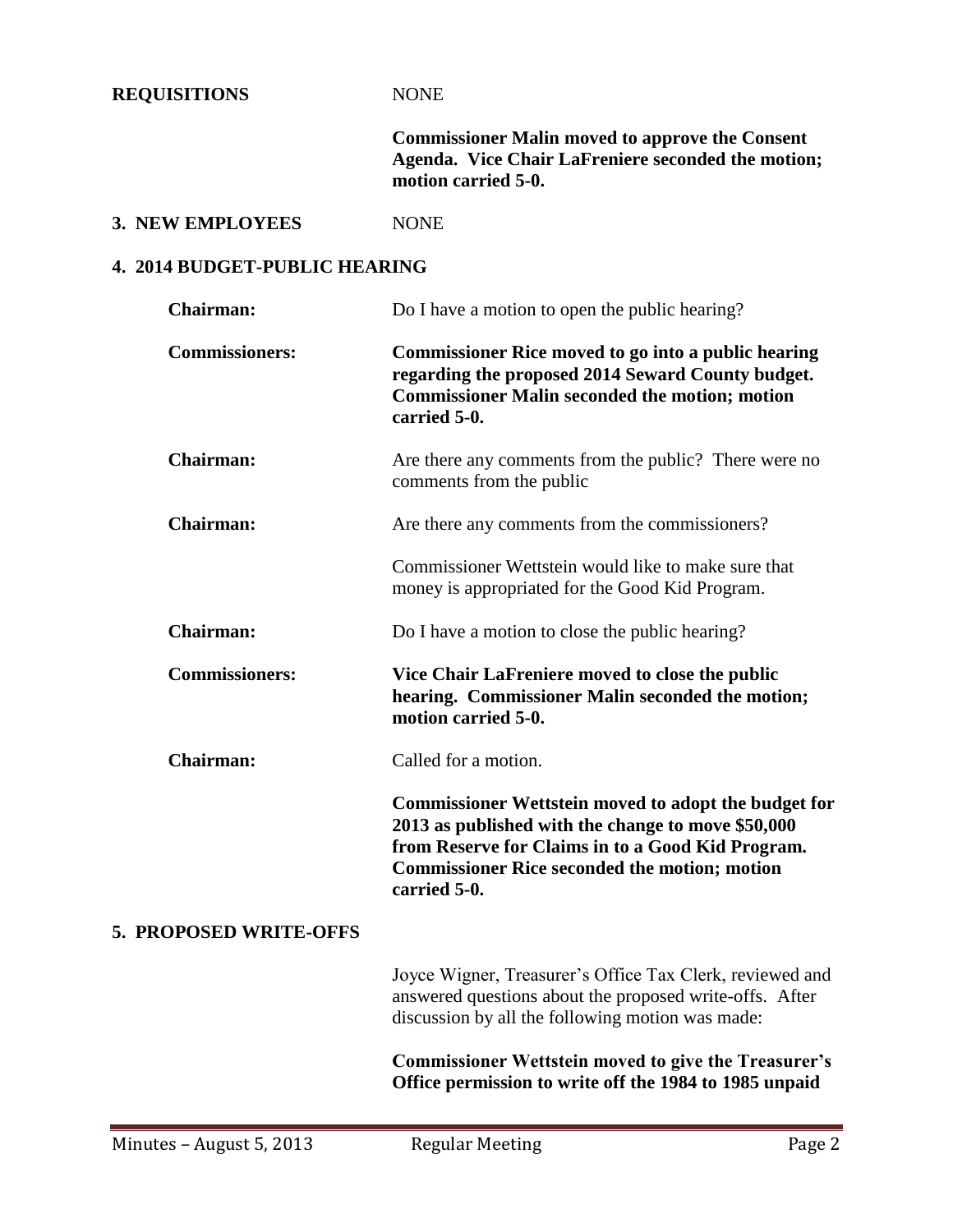|                                           | delinquent Personal Property amount. Commissioner<br>Malin seconded the motion; motion carried 5-0.                                                                                                                                                                                                                                                         |
|-------------------------------------------|-------------------------------------------------------------------------------------------------------------------------------------------------------------------------------------------------------------------------------------------------------------------------------------------------------------------------------------------------------------|
| <b>6. GREAT PLAINS SEMI-ANNUAL REPORT</b> |                                                                                                                                                                                                                                                                                                                                                             |
|                                           | <b>Commissioner Rice moved to approve the Great Plains</b><br>Semi Annual report. Commissioner Malin seconded the<br>motion; motion carried 5-0.                                                                                                                                                                                                            |
| 7. KAC DELGATE                            |                                                                                                                                                                                                                                                                                                                                                             |
|                                           | <b>Commissioner Malin moved for Commissioner</b><br>Wettstein to be the KAC delegate. Commissioner Rice<br>seconded the motion; motion carried 5-0.                                                                                                                                                                                                         |
|                                           | Vice Chair LaFreniere moved for Commissioner Rice to<br>be the 1 <sup>st</sup> Alternate KAC Delegate. Commissioner<br>Malin seconded the motion; motion carried 4-0 with<br><b>Commissioner Rice abstaining.</b>                                                                                                                                           |
| 8. AGENDA ITEMS                           |                                                                                                                                                                                                                                                                                                                                                             |
|                                           | It was the consensus of the Board to make the deadline of<br>agenda items due to the Administration Office Thursday at<br>Noon.                                                                                                                                                                                                                             |
| 9. EXECUTIVE SESSION                      |                                                                                                                                                                                                                                                                                                                                                             |
| PERSONNEL:                                | <b>Commissioner Malin moved to recess into Executive</b><br>Session for discussion of personnel matters of non-<br>elected personnel under K.S.A. $75-4319(b)(1)$ for 10<br>minutes, to include Mike Tabor, Landfill Director, to<br>reconvene in the Commission Chambers at 6:25 p.m.<br>Vice Chair LaFreniere seconded the motion; motion<br>carried 5-0. |
|                                           | The meeting recessed into Executive Session at 6:05 p.m.                                                                                                                                                                                                                                                                                                    |
|                                           | The meeting resumed at 6:26 p.m.                                                                                                                                                                                                                                                                                                                            |
|                                           | The following action was taken as a result of executive<br>session:                                                                                                                                                                                                                                                                                         |
|                                           | <b>Commissioner Wettstein moved to appoint Brock</b><br>Theiner the Interim Landfill Director with an<br>evaluation to be done at the end of the year. Vice Chair<br>LaFreniere seconded the motion; motion carried 5-0.                                                                                                                                    |